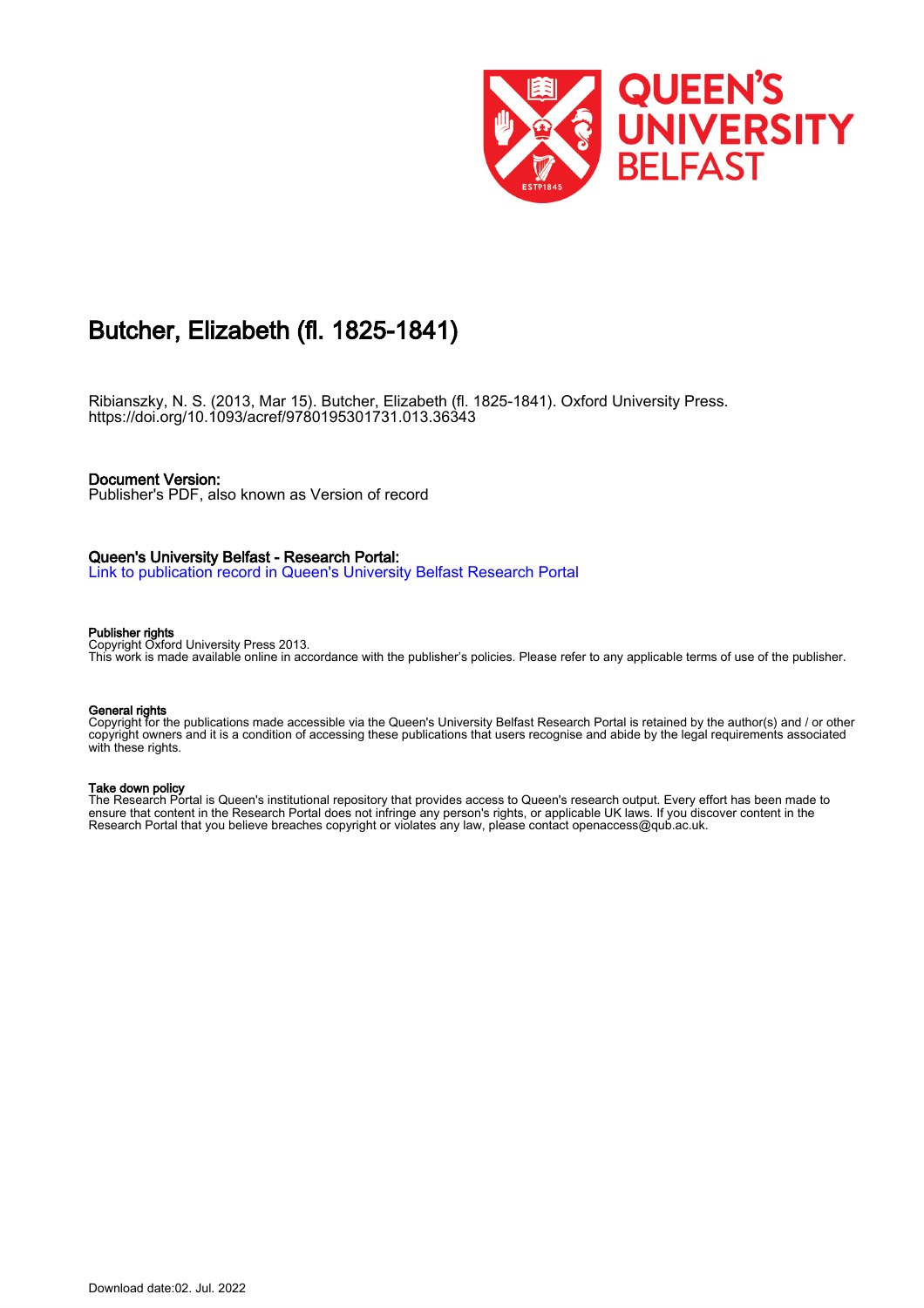# **Butcher, Elizabeth**

(fl. 1825–1841), Nicole S. Ribianszky

<https://doi.org/10.1093/acref/9780195301731.013.36343> **Published in print:** 15 March 2013 **Published online:** 31 May 2013

A version of this article originally appeared in *African American National Biography*.

free woman of color, property holder, and slave owner, was a resident of Natchez, Mississippi. Nothing is known about her early life. Her status at the time of her birth, free or enslaved, as well as her parentage, is undetermined. Butcher lived in Natchez for at least twenty years of her life and accrued property during that time due to a relationship with a white man, John Irby. She then came close to losing it when another white man, Robert Wood, attempted to wrest it from her by exploiting her vulnerability as a free woman of color.

In 1834 John Irby wrote his last will and testament, which clearly named Butcher as the administrator of his estate, which consisted of the White House Tavern, surrounding land, buildings, two horses and buggy, household and kitchen furniture, his bank deposits, and two slaves, Alexander and Creasy. Two years later he added a codicil acknowledging that he had sold Alexander and bought another slave, Eliza, and her three children, David, Nancy, and George. Butcher was thus to inherit a total of five slaves at his death. This legacy was a result of Butcher's care as a nurse and housekeeper in Irby's household for nearly twenty years. John Irby unmistakably wished for his property to pass to her and to make arrangements for her to be provided for with this bequest.

Taken at face value, there is no indication that this was anything but a platonic association. It is possible that Irby rewarded Butcher out of gratitude for nursing and caring for him for almost two decades. He may have had no close family members or friends living to inherit his property. There is also the possibility that there may have been something not visible on the surface between the two. Regardless of the nature of the relationship by which she procured it, Butcher had to struggle through the courts to hold onto her inherited property. In 1839 Butcher was enmeshed in a legal battle with a white man, Robert Wood, for the right to administer the estate.

Wood, acting as the administrator of another estate, for the heirs of the deceased James Redman, petitioned the Adams County Probate Court to be granted the power of administration over the Irby estate as well. His primary claim was that there was a gambling debt that had been incurred by Irby in his lifetime that was due to the estate of James Redman. He charged that Butcher had not yet repaid it in her administration of the Irby estate. He was granted the powers of administration over the estate and seized four of the five slaves and was poised to sell them off. He was unable to complete this action due to some legal technicalities, but the court granted him permission instead to try to sell the White House Tavern. Shortly thereafter the court authorized him to sell the five slaves. Wood advertised their sale, but Butcher petitioned the court before they and the property were sold.

Page 1 of 2

[Privacy Policy](https://global.oup.com/privacy) **[<https://global.oup.com/privacy>](https://global.oup.com/privacy)** Oxford Medicine Online for personal use (for details see and ). [Legal Notice](https://oxfordaasc.com/page/legal-notice) Subscriber: Michigan State University Library; date: 22 February 2022 PRINTED FROM OXFORD AFRICAN AMERICAN STUDIES CENTER (www.oxfordaasc.com). © Oxford University Press, 2022. All Rights Reserved. Under the terms of the licence agreement, an individual user may print out a PDF of a single chapter of a title in